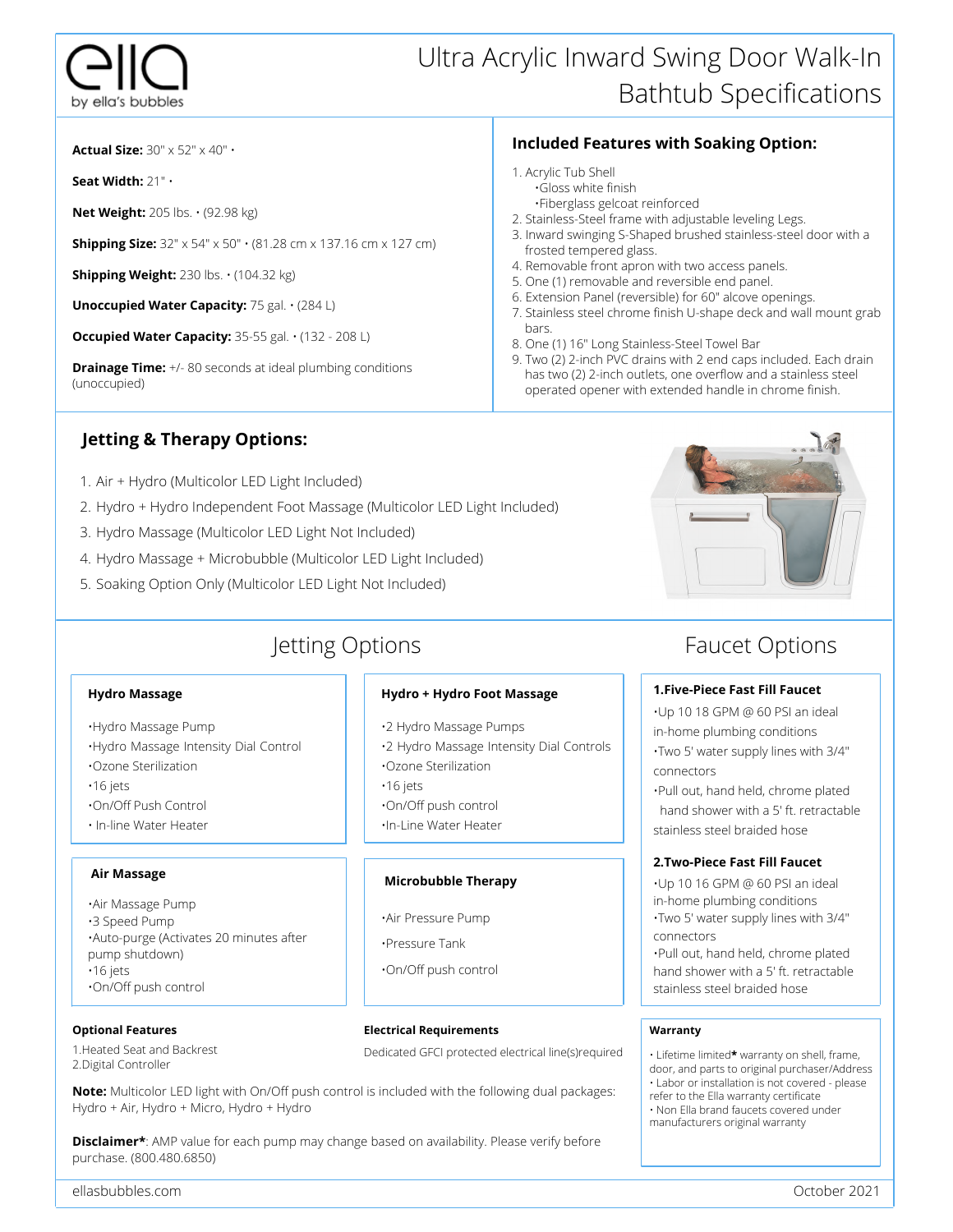

### Ultra Acrylic Inward Swing Door Walk-In Bathtub Specifications



ellasbubbles.com October 2021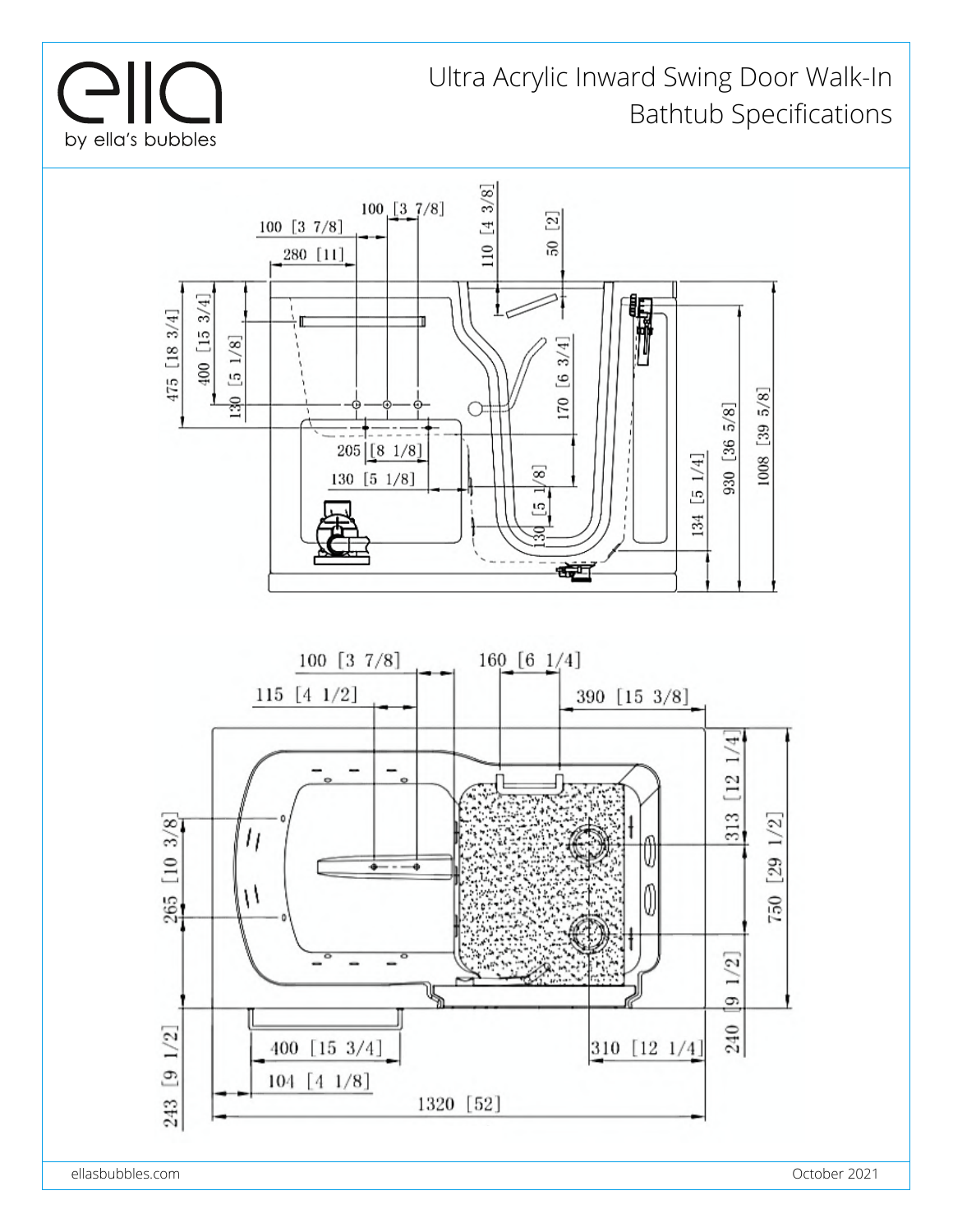

### Ultra Acrylic Inward Swing Door Walk-In Bathtub Specifications

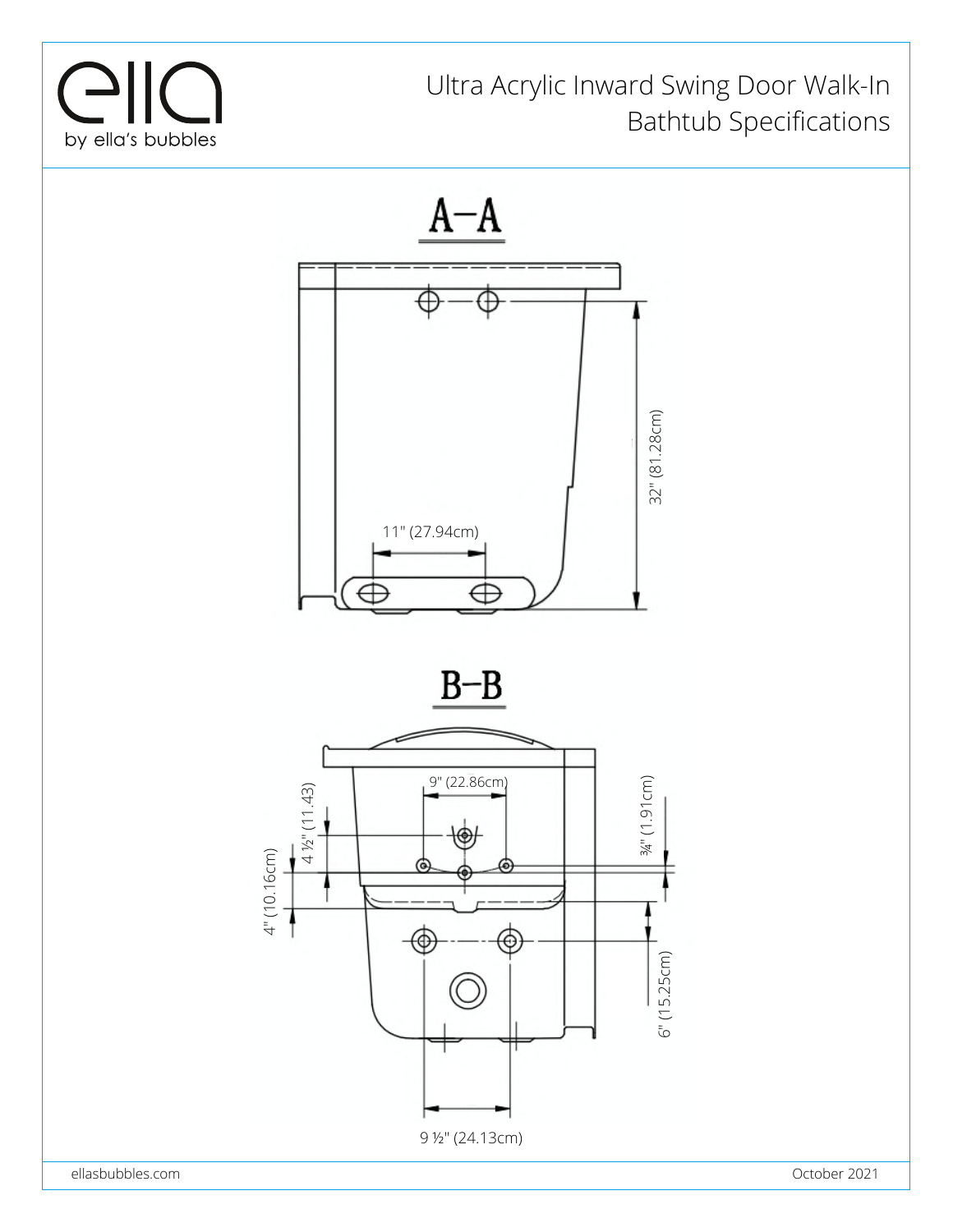

### Ella 2" T-type Dual Port Floor Drain (Two Drains Included)

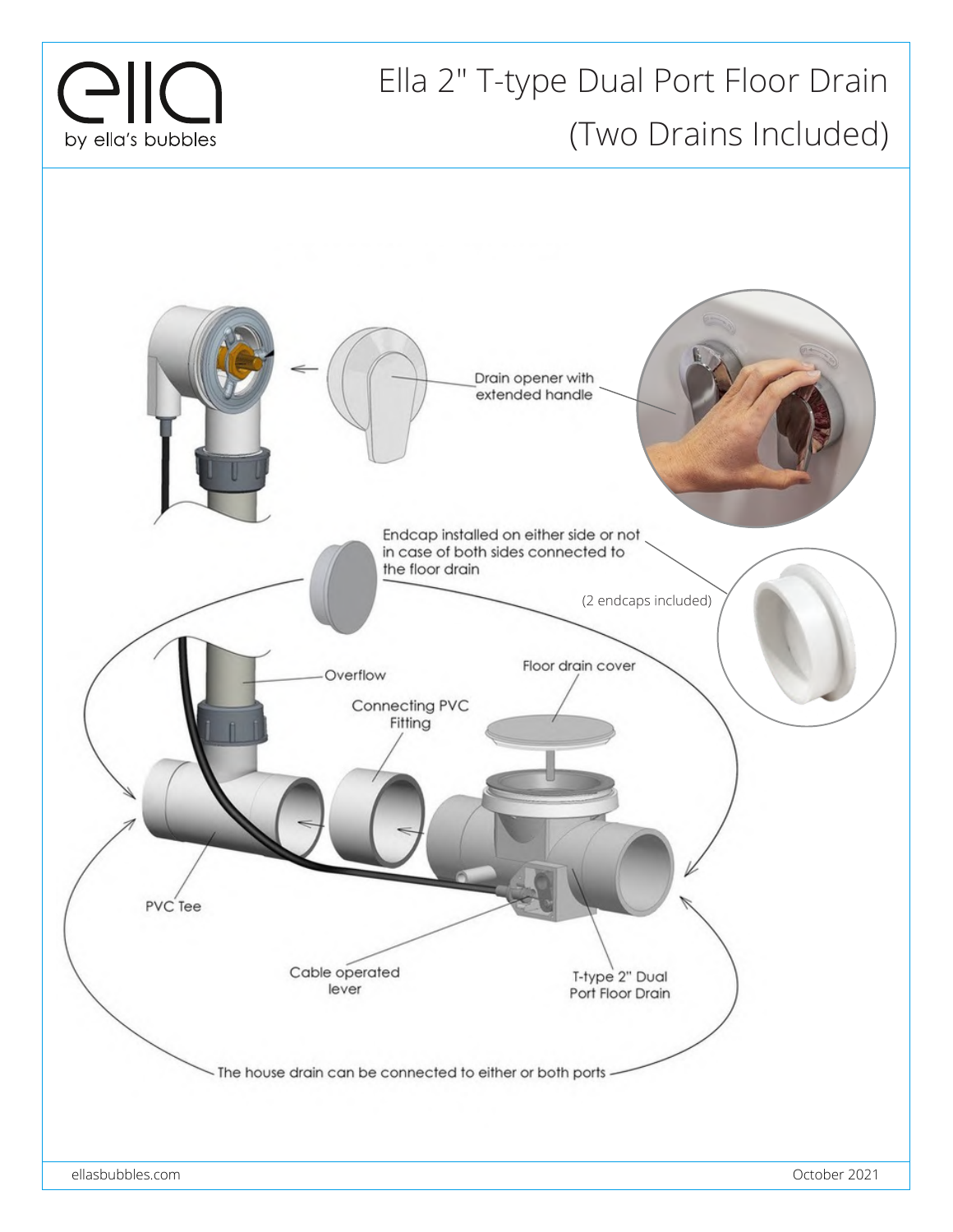## $C<sub>1</sub> < 0$ by ella's bubbles

### Supply Lines, Electrical Connection, & Drain Options

Two 3/4" connector water supply lines included with Ella Fast Fill Faucets



Connect to Shut Off Valves (not included)





All electrical fixtures connect to a dedicated GFCI protected outlet.



Use a drain cap to close unused drain port.



T-Type four (4) 2" drain ports allow for the drain pipe to be installed in either direction.

Images below show examples of PVC pipe connections (not included). Reducers can be used to connect smaller drain pipes.





ellasbubbles.com October 2021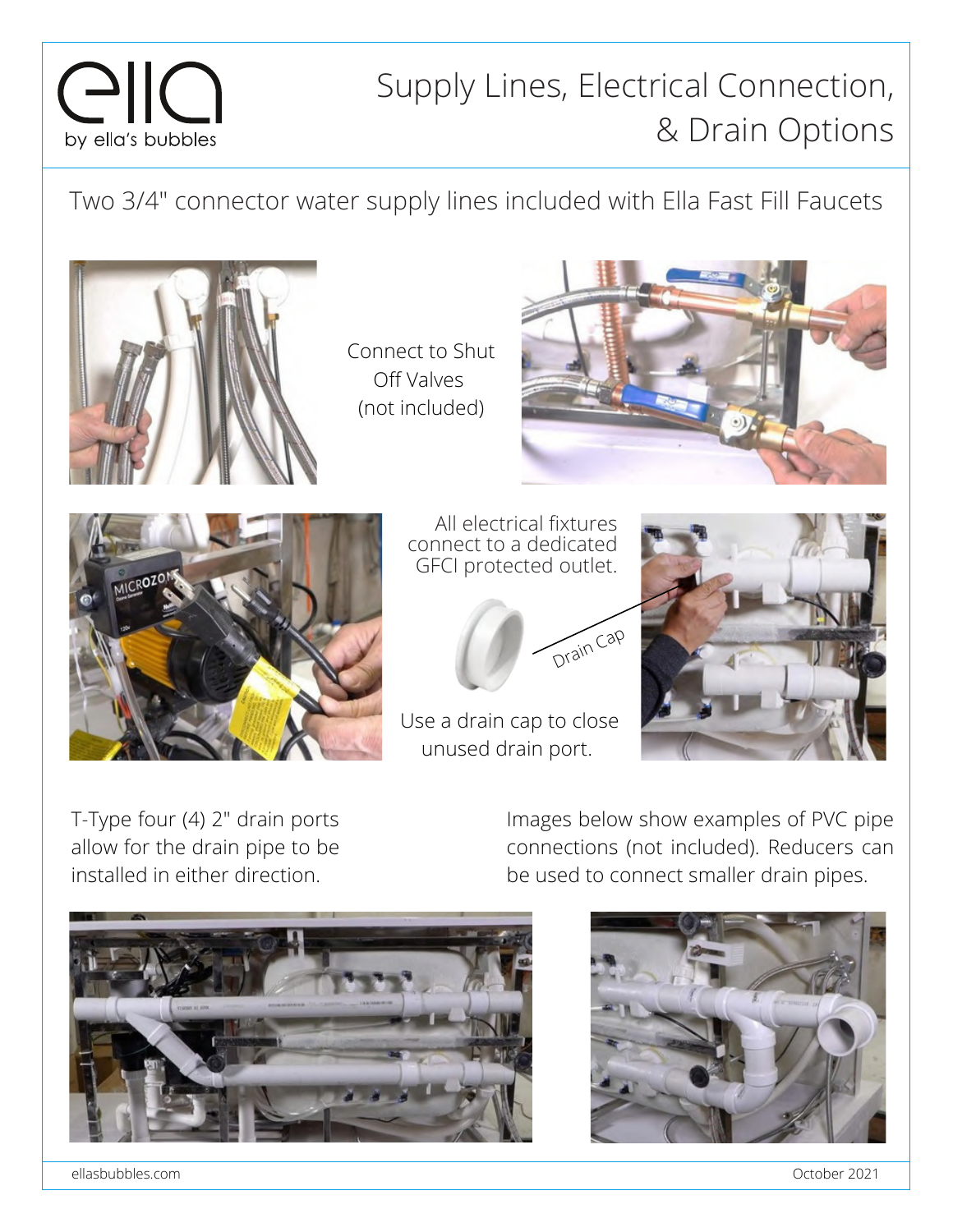## $C<sub>1</sub> < 0$ by ella's bubbles

## Ella 5 Piece Single Lever Fast-Fill Faucet

### **Description**

Solid brass spout in a chrome finish with a 5-setting pull out hand shower mixer including a 5' braided hose. Two 3/4" 5' braided stainless-steel supply lines are included along with Cold/Hot levers with a diverter for the hand mixer.

### **Flow**

- Hand shower is limited to 1.9 GPM (7.5L/min)
- Faucet fill rate designed for 18 GPM (68.1L/min)

### **Cartridge**

- 40mm high flow cartridge design
- Nonmetallic/nonferrous and stainless-steel material





ellasbubbles.com October 2021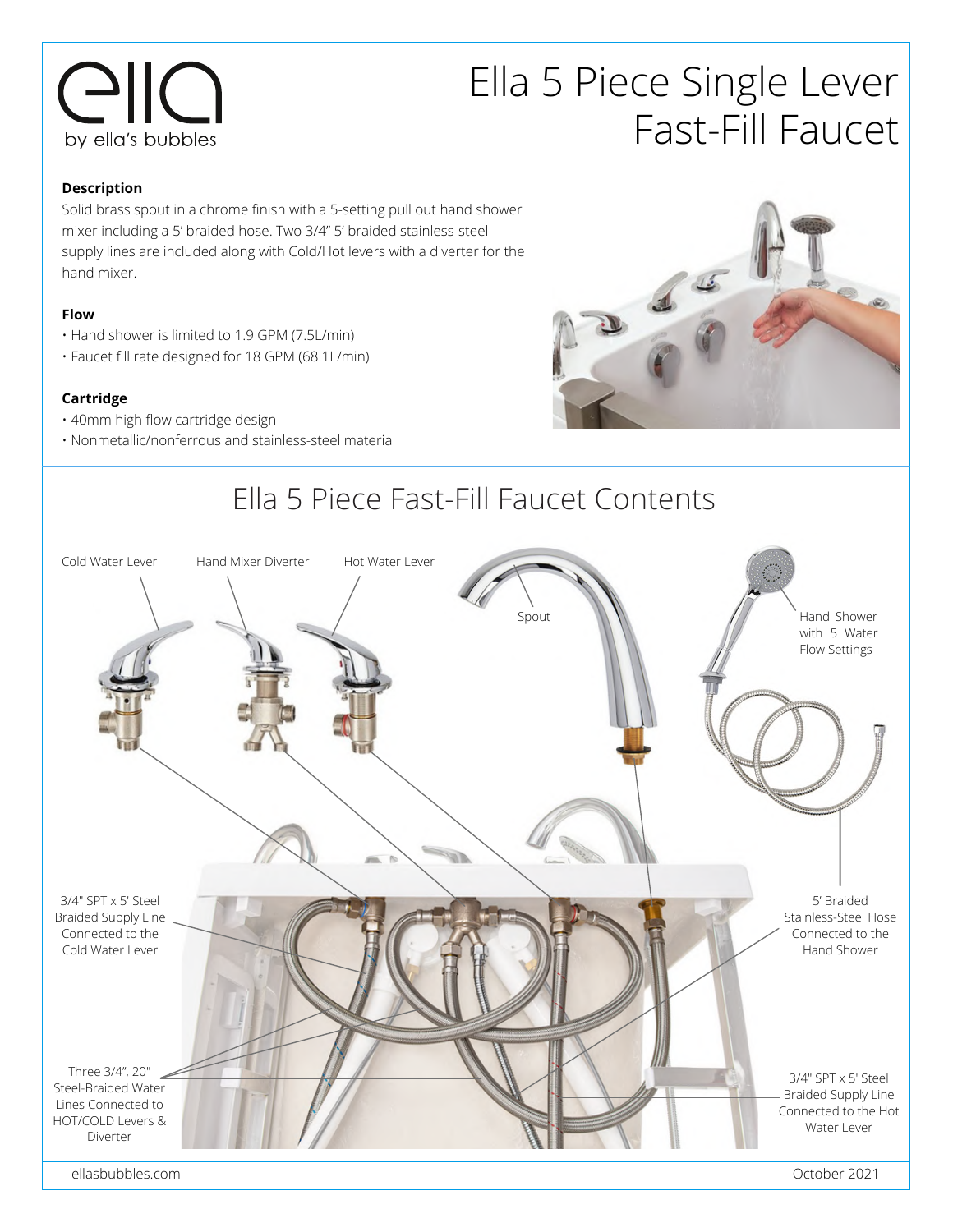

## Ella 5 Piece Single Lever Fast-Fill Faucet